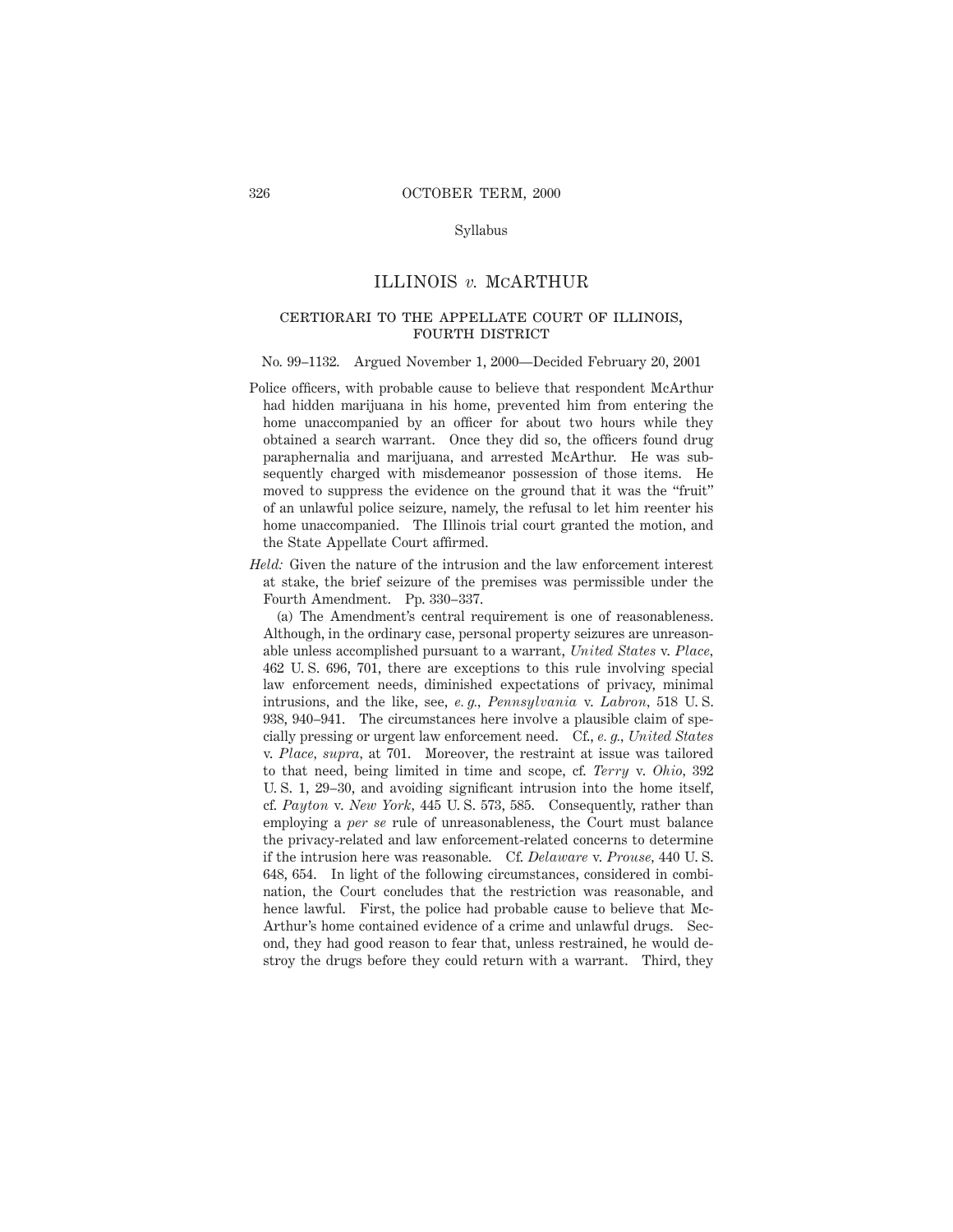#### Syllabus

made reasonable efforts to reconcile their law enforcement needs with the demands of personal privacy by avoiding a warrantless entry or arrest and preventing McArthur only from entering his home unaccompanied. Fourth, they imposed the restraint for a limited period, which was no longer than reasonably necessary for them, acting with diligence, to obtain the warrant. Pp. 330–333.

(b) The conclusion that the restriction was lawful finds significant support in this Court's case law. See, *e. g., Segura* v. *United States,* 468 U. S. 796; *United States* v. *Place, supra,* at 706. And in no case has this Court held unlawful a temporary seizure that was supported by probable cause and was designed to prevent the loss of evidence while the police diligently obtained a warrant in a reasonable period. But cf. *Welsh* v. *Wisconsin,* 466 U. S. 740, 754. Pp. 333–334.

(c) The Court is not persuaded by the countervailing considerations raised by the parties or lower courts: that the police proceeded without probable cause; that, because McArthur was on his porch, the police order that he stay outside his home amounted to an impermissible "constructive eviction"; that an officer, with McArthur's consent, stepped inside the home's doorway to observe McArthur when Mc-Arthur reentered the home on two or three occasions; and that *Welsh* v. *Wisconsin, supra,* at 742, 754, offers direct support for McArthur's position. Pp. 334–336.

304 Ill. App. 3d 395, 713 N. E. 2d 93, reversed and remanded.

BREYER, J., delivered the opinion of the Court, in which REHNQUIST, C. J., and O'Connor, Scalia, Kennedy, Souter, Thomas, and Ginsburg, JJ., joined. Souter, J., filed a concurring opinion, *post,* p. 337. Stevens, J., filed a dissenting opinion, *post,* p. 338.

*Joel D. Bertocchi,* Solicitor General of Illinois, argued the cause for petitioner. With him on the briefs were *James E. Ryan,* Attorney General, and *William L. Browers* and *Colleen M. Griffin,* Assistant Attorneys General.

*Matthew D. Roberts* argued the cause for the United States as *amicus curiae* urging reversal. With him on the brief were *Solicitor General Waxman, Assistant Attorney General Robinson, Deputy Solicitor General Dreeben,* and *Deborah Watson.*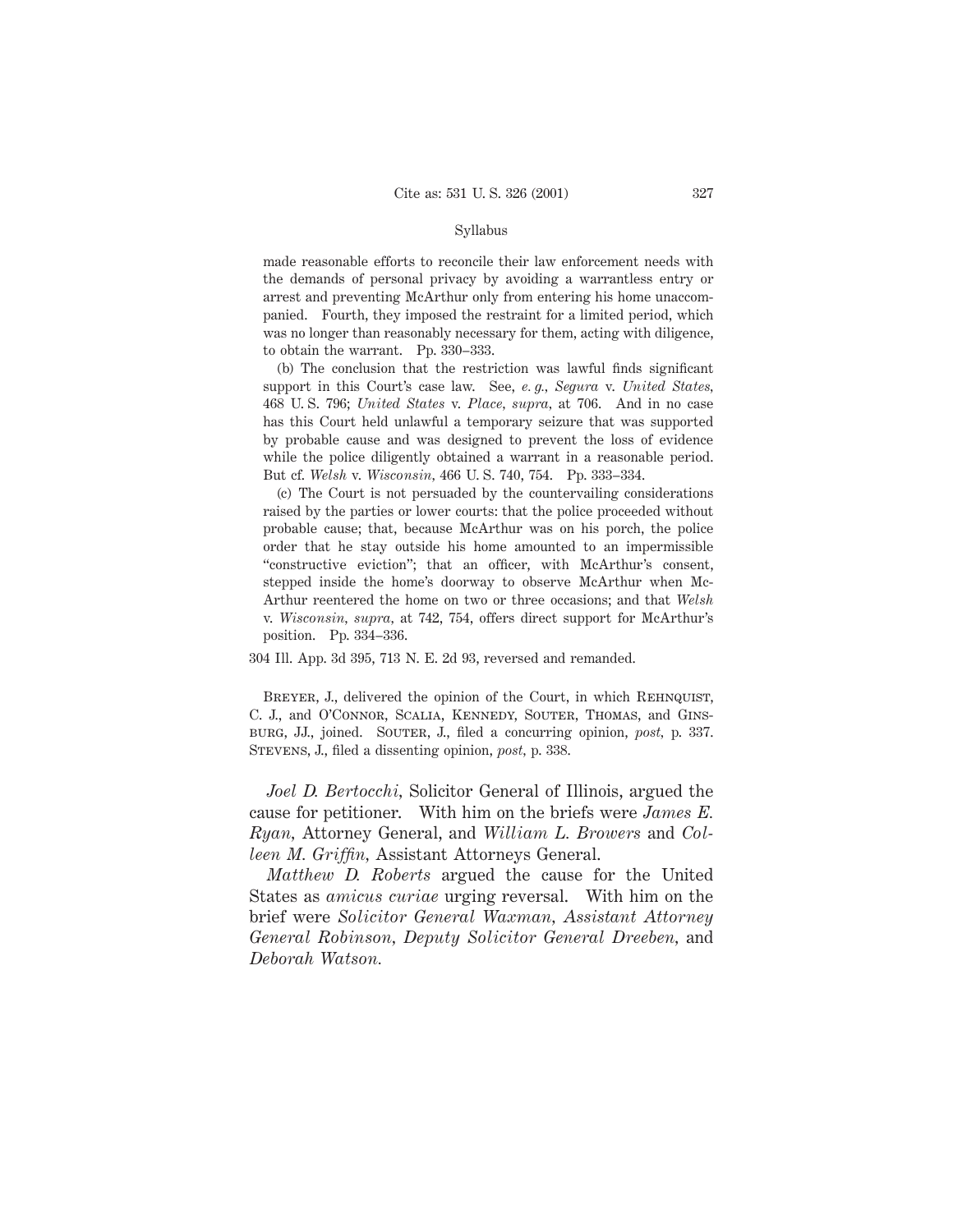*Deanne Fortna Jones* argued the cause for respondent. With her on the brief was *Jeff Justice.*\*

# Justice Breyer delivered the opinion of the Court.

Police officers, with probable cause to believe that a man had hidden marijuana in his home, prevented that man from entering the home for about two hours while they obtained a search warrant. We must decide whether those officers violated the Fourth Amendment. We conclude that the officers acted reasonably. They did not violate the Amendment's requirements. And we reverse an Illinois court's holding to the contrary.

# I

## A

On April 2, 1997, Tera McArthur asked two police officers to accompany her to the trailer where she lived with her husband, Charles, so that they could keep the peace while she removed her belongings. The two officers, Assistant Chief John Love and Officer Richard Skidis, arrived with

<sup>\*</sup>A brief of *amici curiae* urging reversal was filed for the State of Ohio et al. by *Betty D. Montgomery,* Attorney General of Ohio, *Edward B. Foley,* State Solicitor, and *Robert C. Maier* and *Matthew D. Miko,* Assistant Solicitors, and by the Attorneys General for their respective States as follows: *Bruce M. Botelho* of Alaska, *Janet Napolitano* of Arizona, *M. Jane Brady* of Delaware, *Alan G. Lance* of Idaho, *Thomas J. Miller* of Iowa, *Andrew Ketterer* of Maine, *J. Joseph Curran, Jr.,* of Maryland, *Mike Hatch* of Minnesota, *Joseph P. Mazurek* of Montana, *Philip McLaughlin* of New Hampshire, *John J. Farmer, Jr.,* of New Jersey, *Don Stenberg* of Nebraska, *Frankie Sue Del Papa* of Nevada, *W. A. Drew Edmondson* of Oklahoma, *Charles M. Condon* of South Carolina, *Mark Barnett* of South Dakota, *Jan Graham* of Utah, *William H. Sorrell* of Vermont, *Christine O. Gregoire* of Washington, *Thomas F. Reilly* of Massachusetts, *D. Michael Fisher* of Pennsylvania, and *Mark L. Earley* of Virginia.

Briefs of *amici curiae* urging affirmance were filed for the National Association of Criminal Defense Lawyers by *Lisa B. Kemler;* and for the Rutherford Institute by *John W. Whitehead* and *Steven H. Aden.*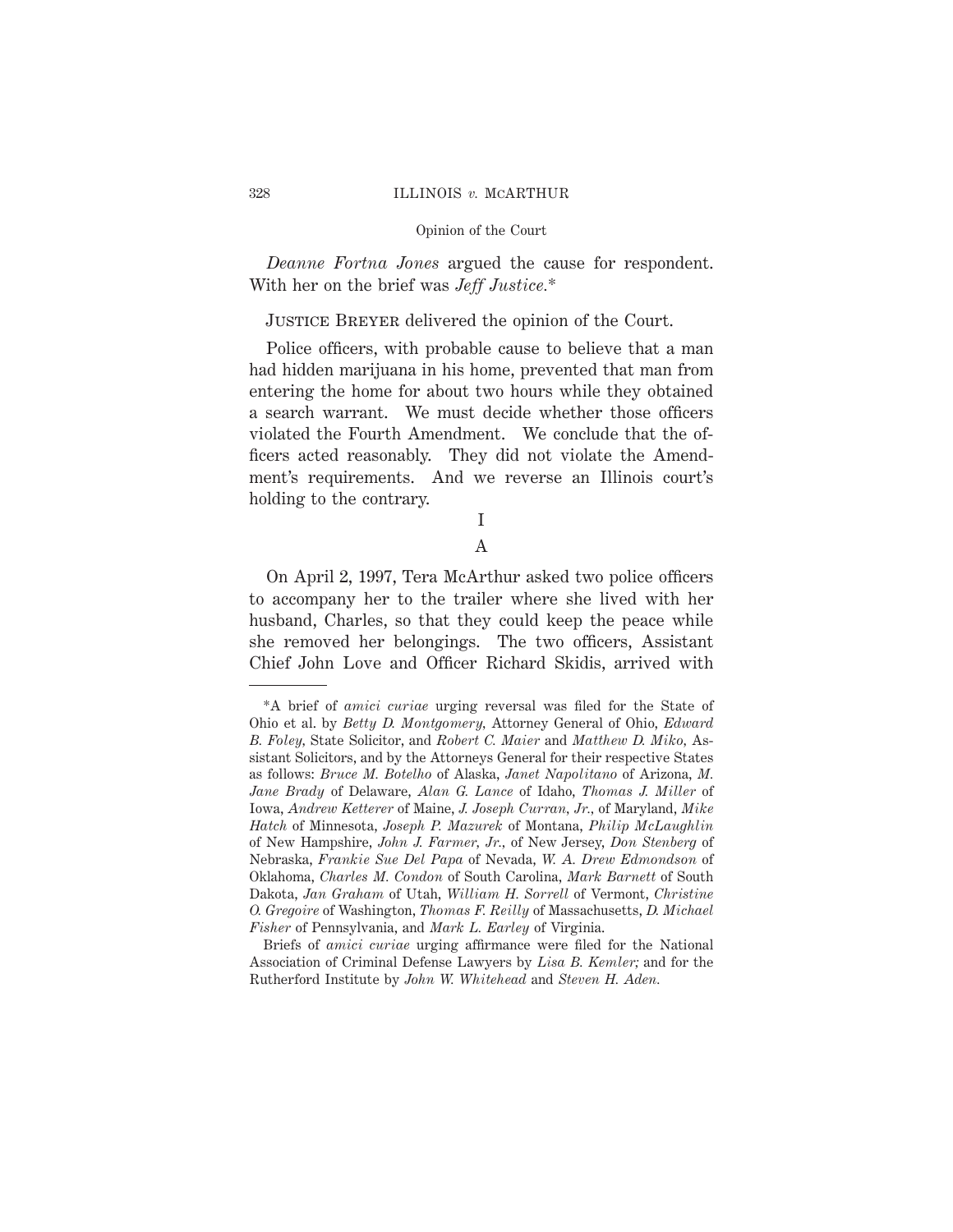Tera at the trailer at about 3:15 p.m. Tera went inside, where Charles was present. The officers remained outside.

When Tera emerged after collecting her possessions, she spoke to Chief Love, who was then on the porch. She suggested he check the trailer because "Chuck had dope in there." App. 15. She added (in Love's words) that she had seen Chuck "slid[e] some dope underneath the couch." *Id.,* at 19.

Love knocked on the trailer door, told Charles what Tera had said, and asked for permission to search the trailer, which Charles denied. Love then sent Officer Skidis with Tera to get a search warrant.

Love told Charles, who by this time was also on the porch, that he could not reenter the trailer unless a police officer accompanied him. Charles subsequently reentered the trailer two or three times (to get cigarettes and to make phone calls), and each time Love stood just inside the door to observe what Charles did.

Officer Skidis obtained the warrant by about 5 p.m. He returned to the trailer and, along with other officers, searched it. The officers found under the sofa a marijuana pipe, a box for marijuana (called a "one-hitter" box), and a small amount of marijuana. They then arrested Charles.

B

Illinois subsequently charged Charles McArthur with unlawfully possessing drug paraphernalia and marijuana (less than 2.5 grams), both misdemeanors. See Ill. Comp. Stat., ch. 720, §§ 550/4(a), 600/3.5(a) (1998). McArthur moved to suppress the pipe, box, and marijuana on the ground that they were the "fruit" of an unlawful police seizure, namely, the refusal to let him reenter the trailer unaccompanied, which would have permitted him, he said, to "have destroyed the marijuana." App. 27.

The trial court granted McArthur's suppression motion. The Appellate Court of Illinois affirmed, 304 Ill. App. 3d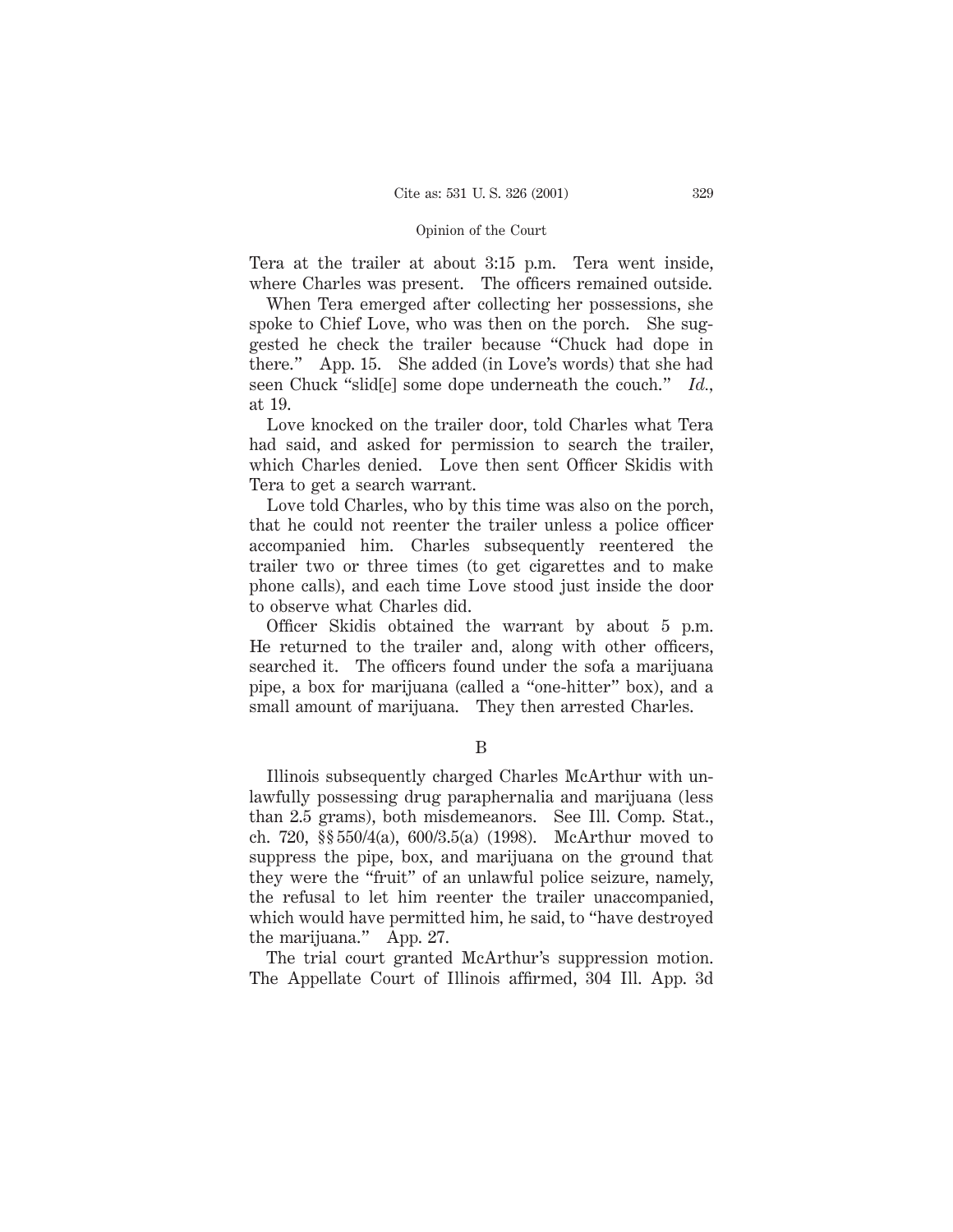#### 330 ILLINOIS *v.* McARTHUR

#### Opinion of the Court

395, 713 N. E. 2d 93 (1999), and the Illinois Supreme Court denied the State's petition for leave to appeal, 185 Ill. 2d 651, 720 N. E. 2d 1101 (1999). We granted certiorari to determine whether the Fourth Amendment prohibits the kind of temporary seizure at issue here.

# II

## A

The Fourth Amendment says that the "right of the people to be secure in their persons, houses, papers, and effects, against unreasonable searches and seizures, shall not be violated." U. S. Const., Amdt. 4. Its "central requirement" is one of reasonableness. See *Texas* v. *Brown,* 460 U. S. 730, 739 (1983). In order to enforce that requirement, this Court has interpreted the Amendment as establishing rules and presumptions designed to control conduct of law enforcement officers that may significantly intrude upon privacy interests. Sometimes those rules require warrants. We have said, for example, that in "the ordinary case," seizures of personal property are "unreasonable within the meaning of the Fourth Amendment," without more, "unless... accomplished pursuant to a judicial warrant," issued by a neutral magistrate after finding probable cause. *United States* v. *Place,* 462 U. S. 696, 701 (1983).

We nonetheless have made it clear that there are exceptions to the warrant requirement. When faced with special law enforcement needs, diminished expectations of privacy, minimal intrusions, or the like, the Court has found that certain general, or individual, circumstances may render a warrantless search or seizure reasonable. See, *e. g., Pennsylvania* v. *Labron,* 518 U. S. 938, 940–941 (1996) *(per curiam*) (search of automobile supported by probable cause); *Michigan Dept. of State Police* v. *Sitz,* 496 U. S. 444, 455 (1990) (suspicionless stops at drunk driver checkpoint); *United States* v. *Place, supra,* at 706 (temporary seizure of luggage based on reasonable suspicion); *Michigan* v.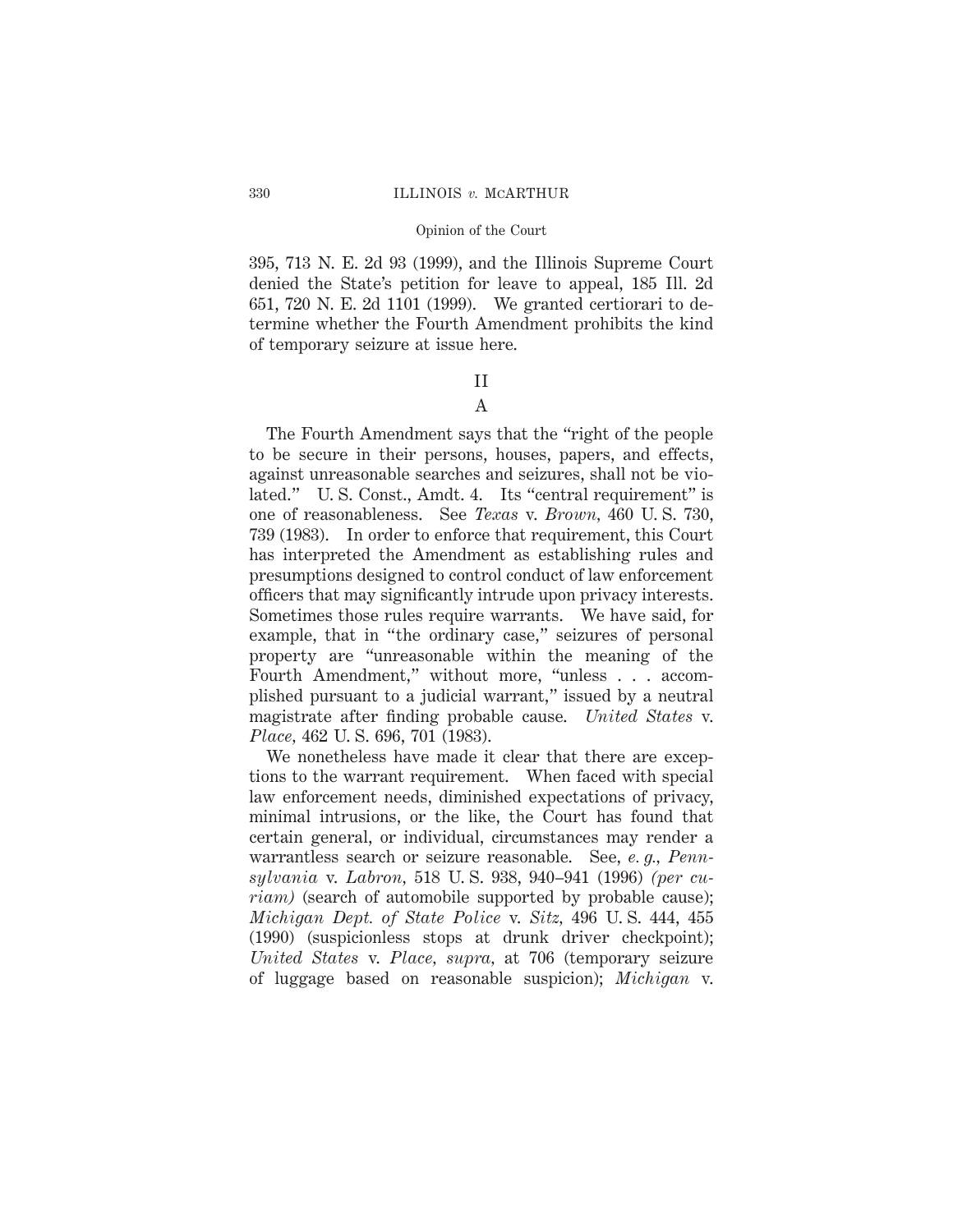*Summers,* 452 U. S. 692, 702–705 (1981) (temporary detention of suspect without arrest warrant to prevent flight and protect officers while executing search warrant); *Terry* v. *Ohio,* 392 U. S. 1, 27 (1968) (temporary stop and limited search for weapons based on reasonable suspicion).

In the circumstances of the case before us, we cannot say that the warrantless seizure was *per se* unreasonable. It involves a plausible claim of specially pressing or urgent law enforcement need, *i. e.,* "exigent circumstances." Cf., *e. g., United States* v. *Place, supra,* at 701 ("[T]he exigencies of the circumstances" may permit temporary seizure without warrant); *Warden, Md. Penitentiary* v. *Hayden,* 387 U. S. 294, 298–299 (1967) (warrantless search for suspect and weapons reasonable where delay posed grave danger); *Schmerber* v. *California,* 384 U. S. 757, 770–771 (1966) (warrantless blood test for alcohol reasonable where delay would have led to loss of evidence). Moreover, the restraint at issue was tailored to that need, being limited in time and scope, cf. *Terry* v. *Ohio, supra,* at 29–30, and avoiding significant intrusion into the home itself, cf. *Payton* v. *New York,* 445 U. S. 573, 585 (1980) (" '[T]he chief evil against which the ... Fourth Amendment is directed'" is warrantless entry and search of home) (quoting *United States* v. *United States Dist. Court for Eastern Dist. of Mich.,* 407 U. S. 297, 313 (1972)). Consequently, rather than employing a *per se* rule of unreasonableness, we balance the privacy-related and law enforcement-related concerns to determine if the intrusion was reasonable. Cf. *Delaware* v. *Prouse,* 440 U. S. 648, 654 (1979) (determining lawfulness by balancing privacy and law enforcement interests); *United States* v. *Brignoni-Ponce,* 422 U. S. 873, 878 (1975) (same).

We conclude that the restriction at issue was reasonable, and hence lawful, in light of the following circumstances, which we consider in combination. First, the police had probable cause to believe that McArthur's trailer home contained evidence of a crime and contraband, namely, unlawful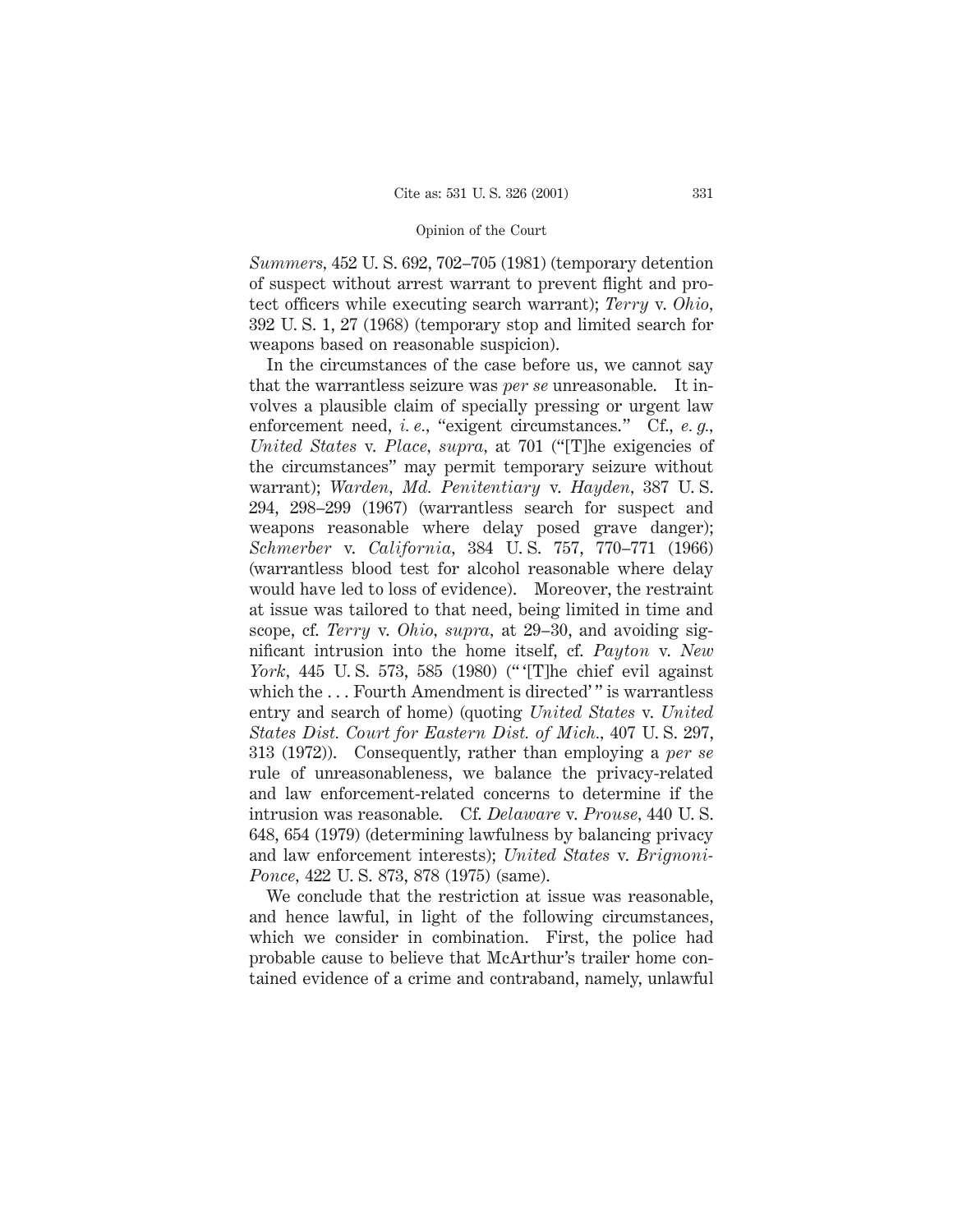#### 332 ILLINOIS *v.* McARTHUR

#### Opinion of the Court

drugs. The police had had an opportunity to speak with Tera McArthur and make at least a very rough assessment of her reliability. They knew she had had a firsthand opportunity to observe her husband's behavior, in particular with respect to the drugs at issue. And they thought, with good reason, that her report to them reflected that opportunity. Cf. *Massachusetts* v. *Upton,* 466 U. S. 727, 732–734 (1984) *(per curiam)* (upholding search warrant issued in similar circumstances).

Second, the police had good reason to fear that, unless restrained, McArthur would destroy the drugs before they could return with a warrant. They reasonably might have thought that McArthur realized that his wife knew about his marijuana stash; observed that she was angry or frightened enough to ask the police to accompany her; saw that after leaving the trailer she had spoken with the police; and noticed that she had walked off with one policeman while leaving the other outside to observe the trailer. They reasonably could have concluded that McArthur, consequently suspecting an imminent search, would, if given the chance, get rid of the drugs fast.

Third, the police made reasonable efforts to reconcile their law enforcement needs with the demands of personal privacy. They neither searched the trailer nor arrested McArthur before obtaining a warrant. Rather, they imposed a significantly less restrictive restraint, preventing McArthur only from entering the trailer unaccompanied. They left his home and his belongings intact—until a neutral Magistrate, finding probable cause, issued a warrant.

Fourth, the police imposed the restraint for a limited period of time, namely, two hours. Cf. *Terry* v. *Ohio, supra,* at 28 (manner in which police act is "vital . . . part of . . . inquiry"). As far as the record reveals, this time period was no longer than reasonably necessary for the police, acting with diligence, to obtain the warrant. Compare *United*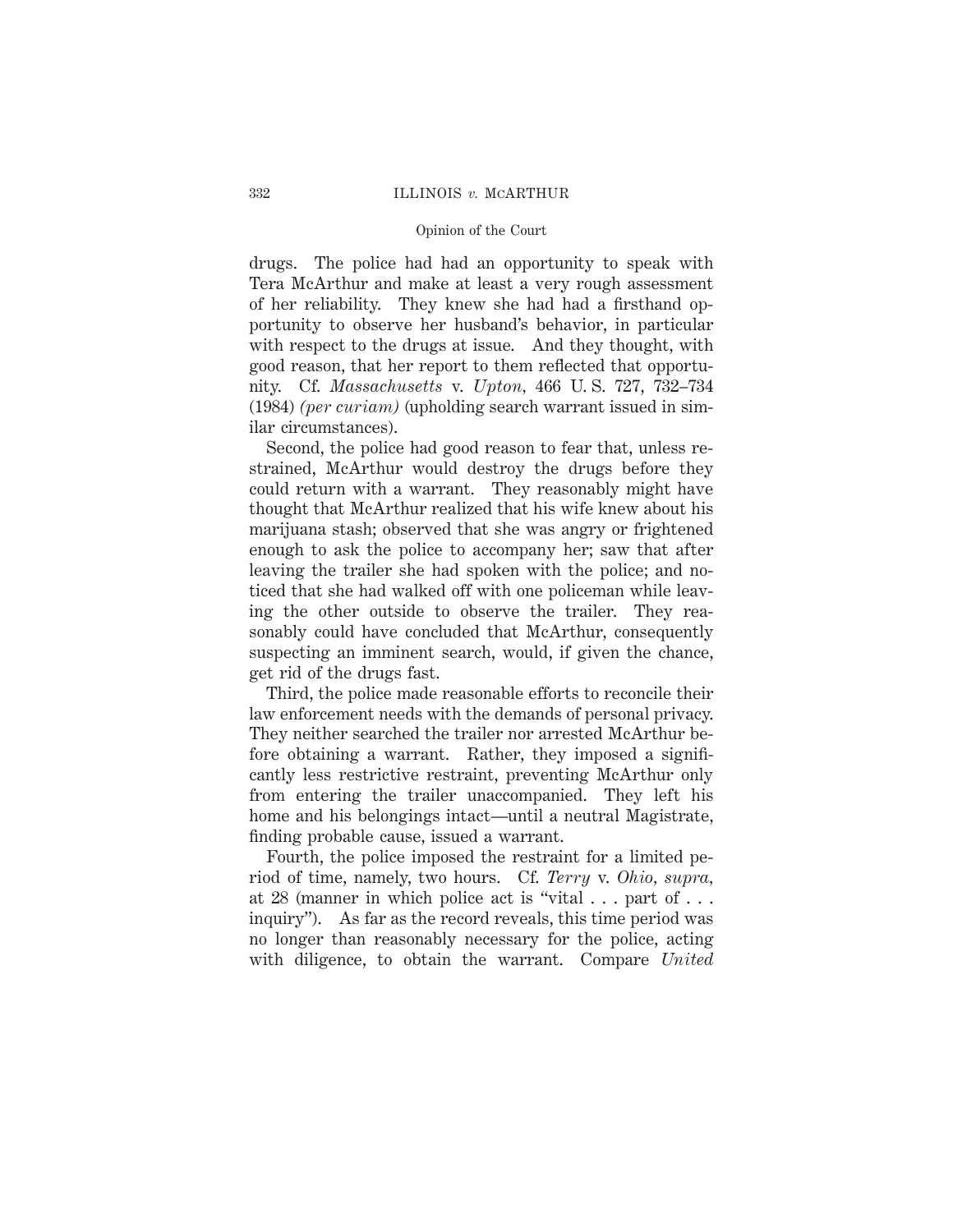*States* v. *Place,* 462 U. S., at 709–710 (holding 90-minute detention of luggage unreasonable based on nature of interference with person's travels and lack of diligence of police), with *United States* v. *Van Leeuwen,* 397 U. S. 249, 253 (1970) (holding 29-hour detention of mailed package reasonable given unavoidable delay in obtaining warrant and minimal nature of intrusion). Given the nature of the intrusion and the law enforcement interest at stake, this brief seizure of the premises was permissible.

B

Our conclusion that the restriction was lawful finds significant support in this Court's case law. In *Segura* v. *United States,* 468 U. S. 796 (1984), the Court considered the admissibility of drugs which the police had found in a lawful, warrant-based search of an apartment, but only after unlawfully entering the apartment and occupying it for 19 hours. The majority held that the drugs were admissible because, had the police acted lawfully throughout, they could have discovered and seized the drugs pursuant to the validly issued warrant. See *id.,* at 799, 814–815 (citing *Silverthorne Lumber Co.* v. *United States,* 251 U. S. 385 (1920)). The minority disagreed. However, when describing alternative lawful search and seizure methods, both majority and minority assumed, at least for argument's sake, that the police, armed with reliable information that the apartment contained drugs, might lawfully have sealed the apartment from the outside, restricting entry into the apartment while waiting for the warrant. Compare *Segura* v. *United States,* 468 U. S., at 814 ("Had police never entered the apartment, but instead conducted a perimeter stakeout to prevent anyone from entering . . . and destroying evidence, the contraband . . . would have been . . . seized precisely as it was here"), with *id.,* at 824, n. 15 (Stevens, J., dissenting) ("I assume impoundment would be permissible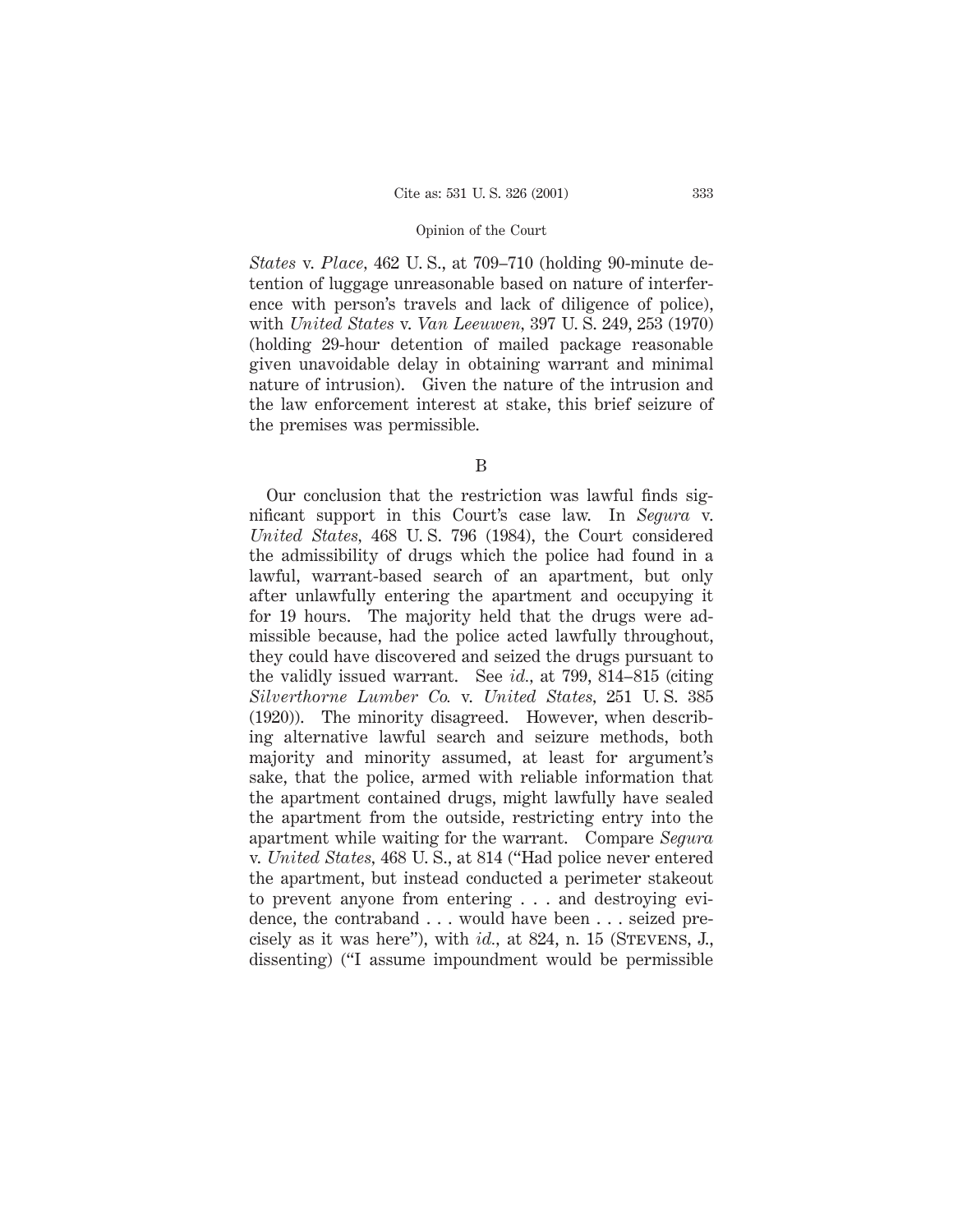even absent exigent circumstances when it occurs 'from the outside'—when the authorities merely seal off premises pending the issuance of a warrant but do not enter"); see also *Mincey* v. *Arizona,* 437 U. S. 385, 394 (1978) (exigent circumstances do not justify search where police guard at door could prevent loss of evidence); *United States* v. *Jeffers,* 342 U. S. 48, 52 (1951) (same).

In various other circumstances, this Court has upheld temporary restraints where needed to preserve evidence until police could obtain a warrant. See, *e. g., United States* v. *Place, supra,* at 706 (reasonable suspicion justifies brief detention of luggage pending further investigation); *United States* v. *Van Leeuwen, supra,* at 253 (reasonable suspicion justifies detaining package delivered for mailing). Cf. *Richards* v. *Wisconsin,* 520 U. S. 385, 395 (1997) (no need to "knock and announce" when executing a search warrant where officers reasonably suspect that evidence might be destroyed); *Carroll* v. *United States,* 267 U. S. 132, 153 (1925) (warrantless search of automobile constitutionally permissible).

We have found no case in which this Court has held unlawful a temporary seizure that was supported by probable cause and was designed to prevent the loss of evidence while the police diligently obtained a warrant in a reasonable period of time. But cf. *Welsh* v. *Wisconsin,* 466 U. S. 740, 754 (1984) (holding warrantless entry into and arrest in home unreasonable despite possibility that evidence of noncriminal offense would be lost while warrant was being obtained).

 $\mathcal{C}$ 

Nor are we persuaded by the countervailing considerations that the parties or lower courts have raised. McArthur argues that the police proceeded without probable cause. But McArthur has waived this argument. See 304 Ill. App. 3d, at 397, 713 N. E. 2d, at 95 (stating that McArthur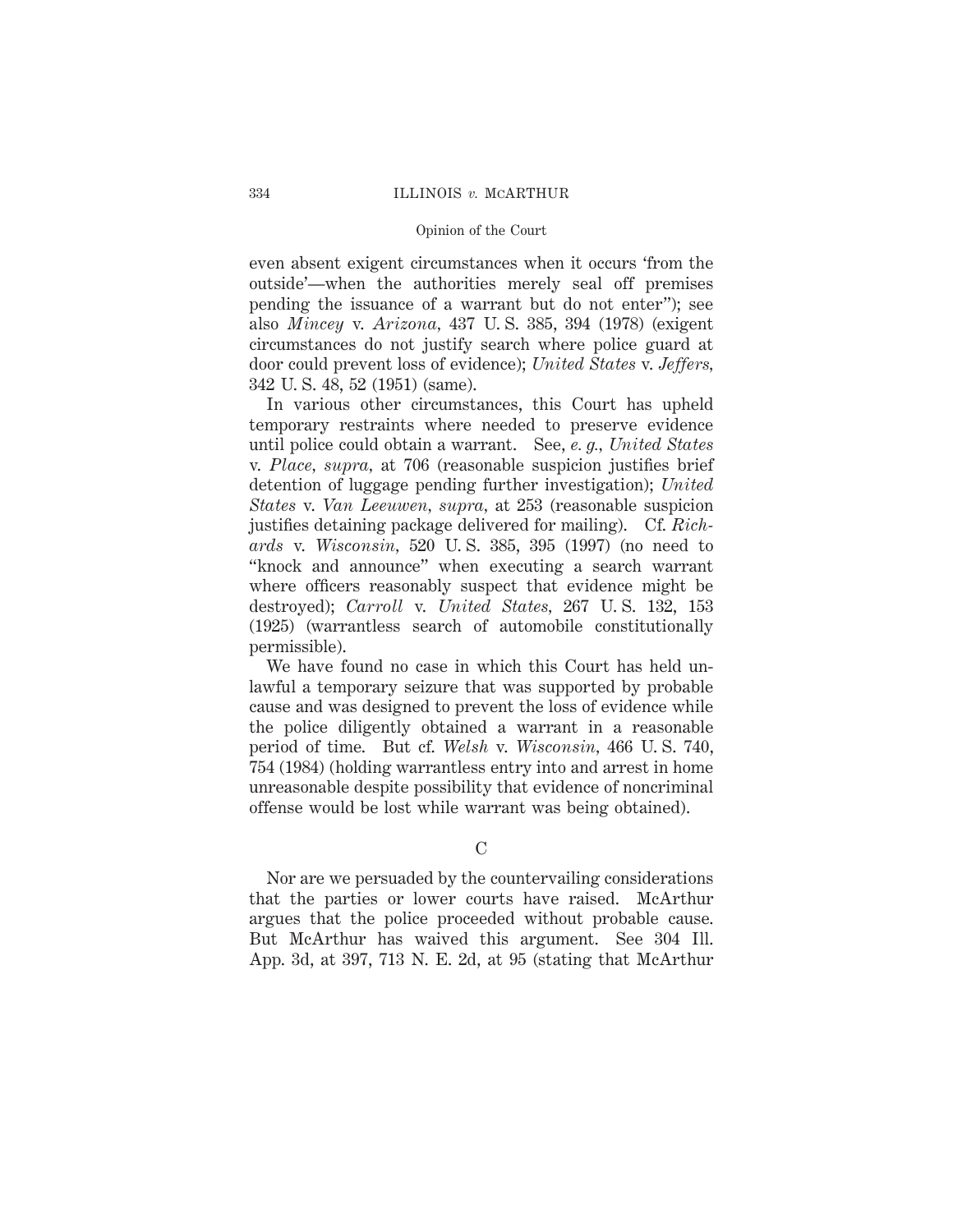does not contest existence of probable cause); Brief in Opposition 7 (acknowledging probable cause). And, in any event, it is without merit. See *supra,* at 331–332.

The Appellate Court of Illinois concluded that the police could not order McArthur to stay outside his home because McArthur's porch, where he stood at the time, was part of his home; hence the order "amounted to a constructive eviction" of McArthur from his residence. 304 Ill. App. 3d, at 402, 713 N. E. 2d, at 98. This Court has held, however, that a person standing in the doorway of a house is "in a 'public' place," and hence subject to arrest without a warrant permitting entry of the home. *United States* v. *Santana,* 427 U. S. 38, 42 (1976). Regardless, we do not believe the difference to which the Appellate Court points—porch versus, *e. g.,* front walk—could make a significant difference here as to the reasonableness of the police restraint; and that, from the Fourth Amendment's perspective, is what matters.

The Appellate Court also found negatively significant the fact that Chief Love, with McArthur's consent, stepped inside the trailer's doorway to observe McArthur when Mc-Arthur reentered the trailer on two or three occasions. 304 Ill. App. 3d, at 402–403, 713 N. E. 2d, at 98. McArthur, however, reentered simply for his own convenience, to make phone calls and to obtain cigarettes. Under these circumstances, the reasonableness of the greater restriction (preventing reentry) implies the reasonableness of the lesser (permitting reentry conditioned on observation).

Finally, McArthur points to a case (and we believe it is the only case) that he believes offers direct support, namely, *Welsh* v. *Wisconsin, supra.* In *Welsh,* this Court held that police could not enter a home without a warrant in order to prevent the loss of evidence (namely, the defendant's blood alcohol level) of the "nonjailable traffic offense" of driving while intoxicated. 466 U.S., at 742, 754. McArthur notes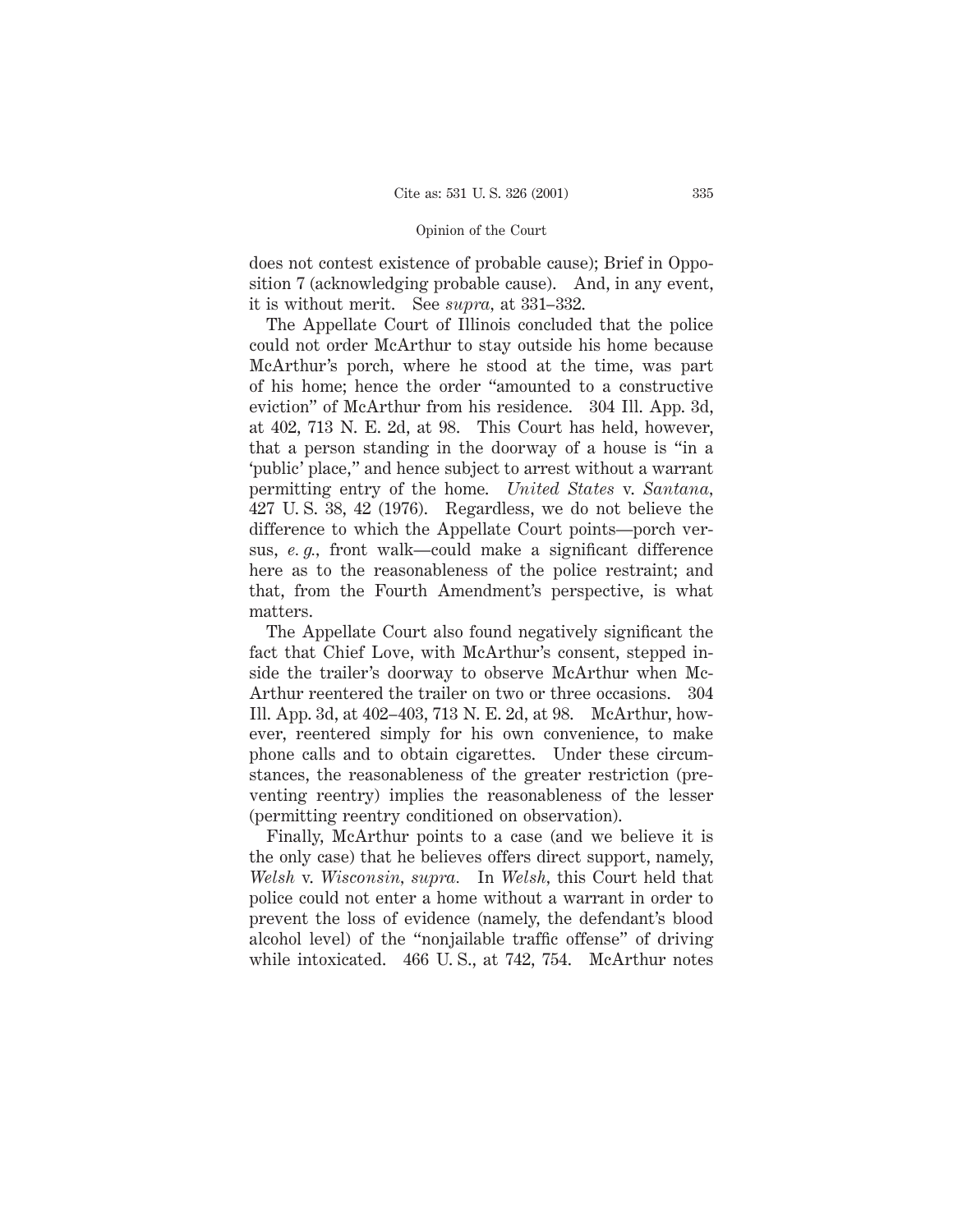that his two convictions are for misdemeanors, which, he says, are as minor, and he adds that the restraint, keeping him out of his home, was nearly as serious.

We nonetheless find significant distinctions. The evidence at issue here was of crimes that were "jailable," not "nonjailable." See Ill. Comp. Stat., ch. 720, § 550/4(a) (1998); ch. 730,  $$5/5-8-3(3)$  (possession of less than 2.5 grams of marijuana punishable by up to 30 days in jail); ch. 720, § 600/ 3.5; ch. 730, § 5/5–8–3(1) (possession of drug paraphernalia punishable by up to one year in jail). In *Welsh,* we noted that, "[g]iven that the classification of state crimes differs widely among the States, the penalty that may attach to any particular offense seems to provide the clearest and most consistent indication of the State's interest in arresting individuals suspected of committing that offense." 466 U. S., at 754, n. 14. The same reasoning applies here, where class C misdemeanors include such widely diverse offenses as drag racing, drinking alcohol in a railroad car or on a railroad platform, bribery by a candidate for public office, and assault. See, *e. g.,* Ill. Comp. Stat., ch. 65, § 5/4–8–2 (1998); ch. 610, § 90/1; ch. 625, § 5/11–504; ch. 720, § 5/12–1.

And the restriction at issue here is less serious. Temporarily keeping a person from entering his home, a consequence whenever police stop a person on the street, is considerably less intrusive than police entry into the home itself in order to make a warrantless arrest or conduct a search. Cf. *Payton* v. *New York,* 445 U. S., at 585 (the Fourth Amendment's central concern is the warrantless entry and search of the home).

We have explained above why we believe that the need to preserve evidence of a "jailable" offense was sufficiently urgent or pressing to justify the restriction upon entry that the police imposed. We need not decide whether the circumstances before us would have justified a greater restriction for this type of offense or the same restriction were only a "nonjailable" offense at issue.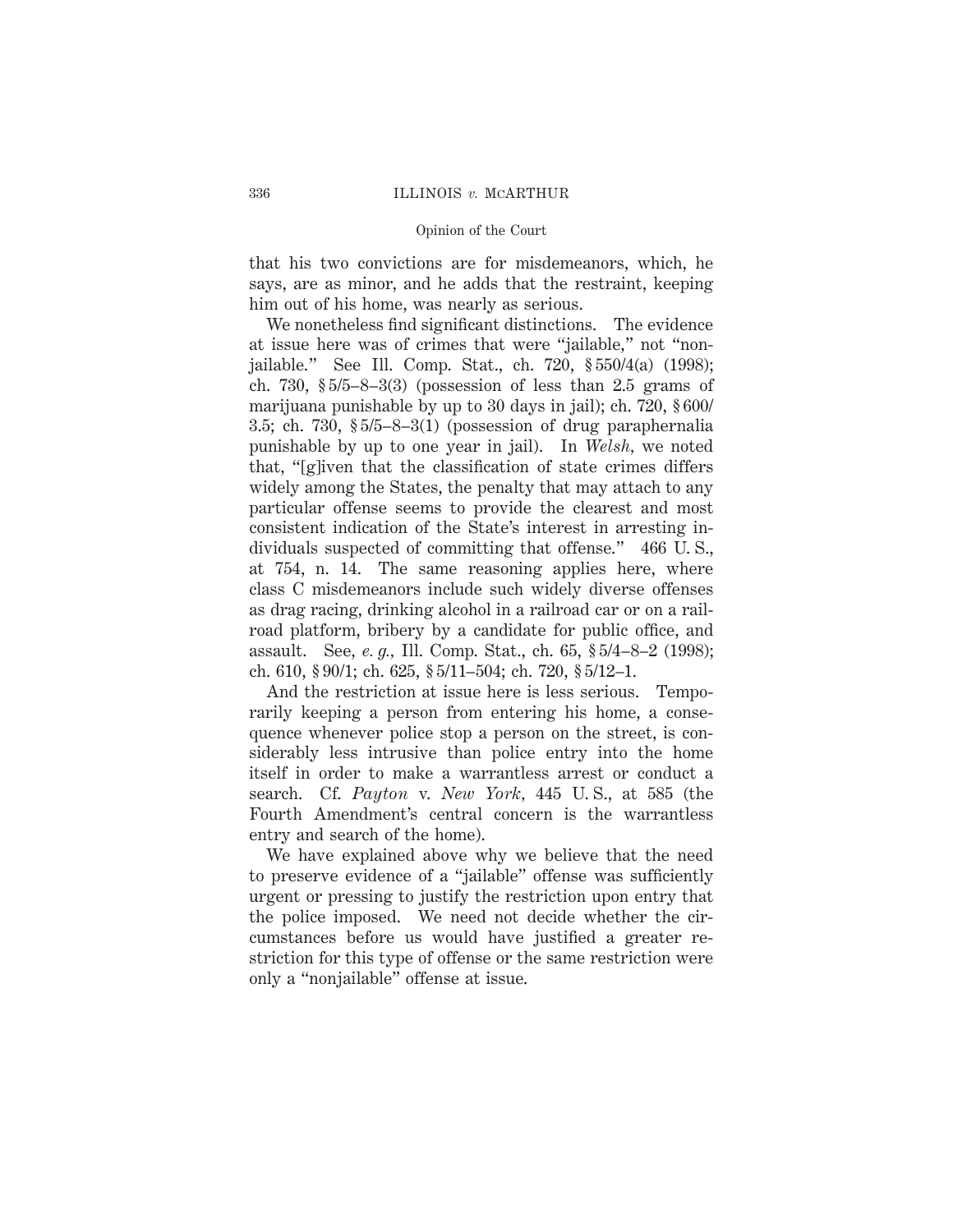### SOUTER, J., concurring

#### III

In sum, the police officers in this case had probable cause to believe that a home contained contraband, which was evidence of a crime. They reasonably believed that the home's resident, if left free of any restraint, would destroy that evidence. And they imposed a restraint that was both limited and tailored reasonably to secure law enforcement needs while protecting privacy interests. In our view, the restraint met the Fourth Amendment's demands.

The judgment of the Illinois Appellate Court is reversed, and the case is remanded for further proceedings not inconsistent with this opinion.

*It is so ordered.*

# JUSTICE SOUTER, concurring.

I join the Court's opinion subject to this afterword on two points: the constitutionality of a greater intrusion than the one here and the permissibility of choosing impoundment over immediate search. Respondent McArthur's location made the difference between the exigency that justified temporarily barring him from his own dwelling and circumstances that would have supported a greater interference with his privacy and property. As long as he was inside his trailer, the police had probable cause to believe that he had illegal drugs stashed as his wife had reported and that with any sense he would flush them down the drain before the police could get a warrant to enter and search. This probability of destruction in anticipation of a warrant exemplifies the kind of present risk that undergirds the accepted exigent circumstances exception to the general warrant requirement. *Schmerber* v. *California,* 384 U. S. 757, 770–771 (1966). That risk would have justified the police in entering McArthur's trailer promptly to make a lawful, warrantless search. *United States* v. *Santana,* 427 U. S. 38, 42–43 (1976); *Warden, Md. Penitentiary* v. *Hayden,* 387 U. S. 294, 298–299 (1967). When McArthur stepped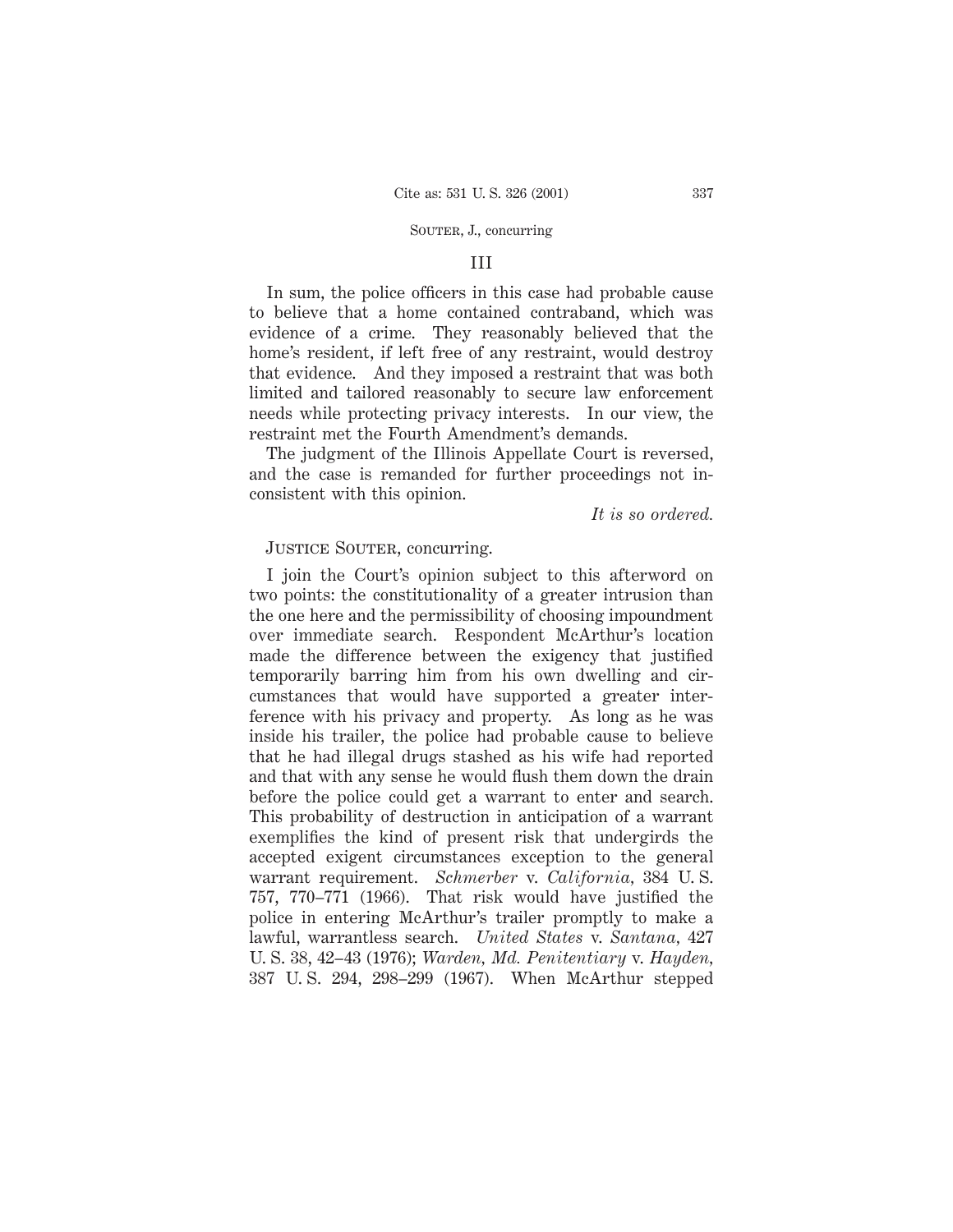### STEVENS, J., dissenting

outside and left the trailer uninhabited, the risk abated and so did the reasonableness of entry by the police for as long as he was outside. This is so because the only justification claimed for warrantless action here is the immediate risk, and the limit of reasonable response by the police is set by the scope of the risk. See *Terry* v. *Ohio,* 392 U. S. 1, 25–26 (1968).

Since, however, McArthur wished to go back in, why was it reasonable to keep him out when the police could perfectly well have let him do as he chose, and then enjoyed the ensuing opportunity to follow him and make a warrantless search justified by the renewed danger of destruction? The answer is not that the law officiously insists on safeguarding a suspect's privacy from search, in preference to respecting the suspect's liberty to enter his own dwelling. Instead, the legitimacy of the decision to impound the dwelling follows from the law's strong preference for warrants, which underlies the rule that a search with a warrant has a stronger claim to justification on later, judicial review than a search without one. See *United States* v*. Ventresca,* 380 U. S. 102, 106 (1965); see also 5 W. LaFave, Search and Seizure § 11.2(b), p. 38 (3d ed. 1996) ("[M]ost states follow the rule which is utilized in the federal courts: if the search or seizure was pursuant to a warrant, the defendant has the burden of proof; but if the police acted without a warrant the burden of proof is on the prosecution"). The law can hardly raise incentives to obtain a warrant without giving the police a fair chance to take their probable cause to a magistrate and get one.

# JUSTICE STEVENS, dissenting.

The Illinois General Assembly has decided that the possession of less than 2.5 grams of marijuana is a class C misdemeanor. See Ill. Comp. Stat., ch. 720, § 550/4(a) (1998). In so classifying the offense, the legislature made a concerted policy judgment that the possession of small amounts of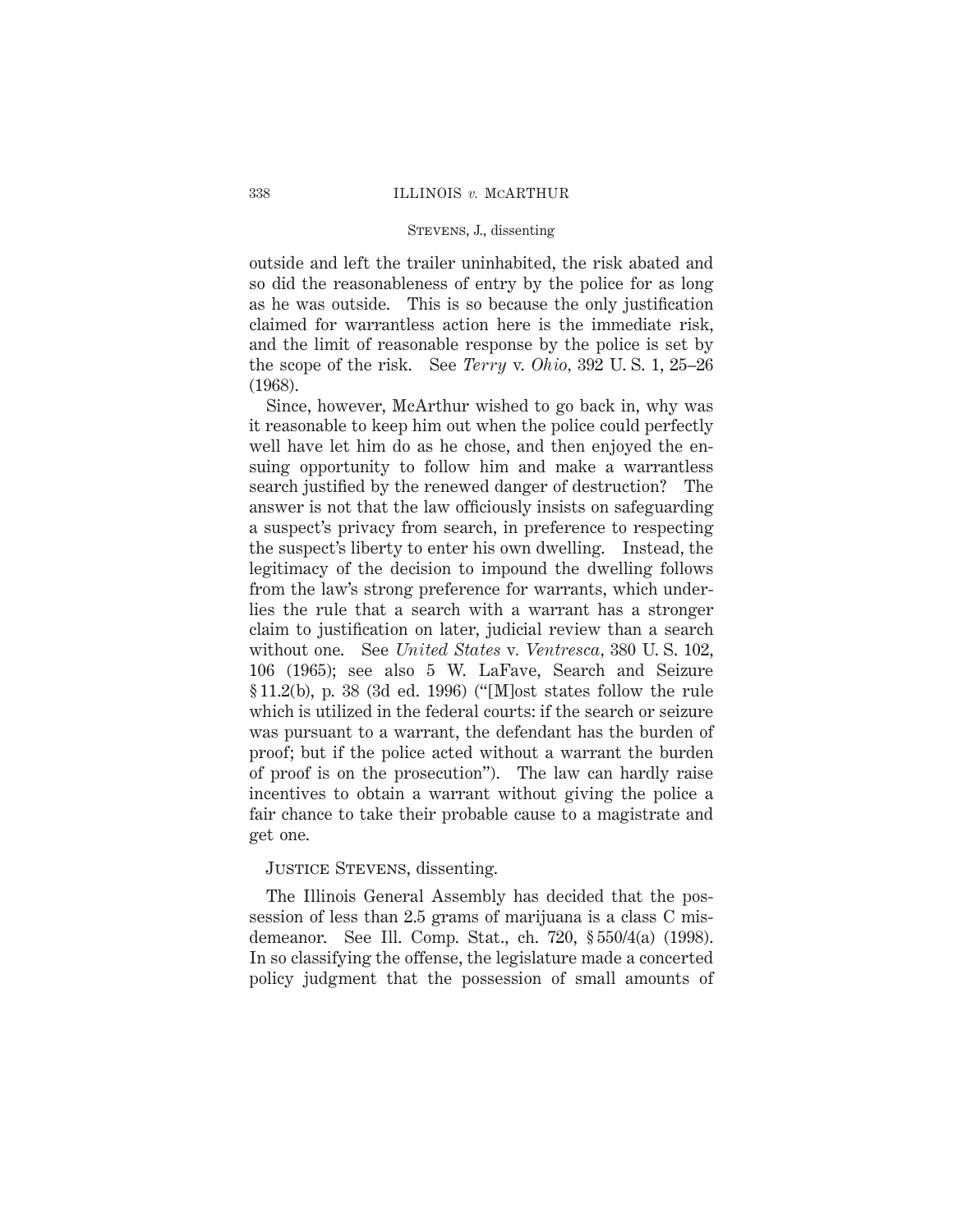### STEVENS, J., dissenting

marijuana for personal use does not constitute a particularly significant public policy concern. While it is true that this offense—like feeding livestock on a public highway or offering a movie for rent without clearly displaying its rating <sup>1</sup> may warrant a jail sentence of up to 30 days, the detection and prosecution of possessors of small quantities of this substance is by no means a law enforcement priority in the State of Illinois.2

Because the governmental interest implicated by the particular criminal prohibition at issue in this case is so slight, this is a poor vehicle for probing the boundaries of the government's power to limit an individual's possessory interest in his or her home pending the arrival of a search warrant. Cf. *Segura* v. *United States,* 468 U. S. 796 (1984) (seven Justices decline to address this issue because case does not require its resolution). Given my preference, I would, therefore, dismiss the writ of certiorari as improvidently granted.

Compelled by the vote of my colleagues to reach the merits, I would affirm. As the majority explains, the essential inquiry in this case involves a balancing of the "privacy-

<sup>&</sup>lt;sup>1</sup> See Ill. Comp. Stat., ch.  $605, \, \frac{6}{9}5/9 - 124.1$  (1998) (making feeding livestock on a public highway a class C misdemeanor); ch. 720, §§ 395/3–395/4 (making it a class C misdemeanor to sell or rent a video that does not display the official rating of the motion picture from which it is copied). Other examples of offenses classified as class C misdemeanors in Illinois include camping on the side of a public highway, ch. 605, § 5/9–124, interfering with the "lawful taking of wild animals," ch. 720, § 125/2, and tattooing the body of a person under 21 years of age, ch. 720, § 5/12–10.

<sup>2</sup> Nor in many other States. Under the laws of many other States, the maximum penalty McArthur would have faced for possession of 2.3 grams of marijuana would have been less than what he faced in Illinois. See, *e. g.,* Cal. Health & Safety Code Ann. § 11357(b) (West 1991) (\$100 fine); Colo. Rev. Stat. § 18–18–406(1) (1999) (\$100 fine); Minn. Stat. § 152.027(4)  $(2000)$  (\$200 fine and drug education); Miss. Code Ann. § 41–29–139(c)(2)(A) (Supp. 1999) (\$100–\$250 fine); Neb. Rev. Stat. § 28–416(13) (1995) (\$100 fine and drug education); N. M. Stat. Ann. § 30–31–23(B) (1997) (\$50–\$100 fine and 15 days in jail); N. Y. Penal Law § 221.05 (McKinney 2000) (\$100 fine); Ore. Rev. Stat. § 475.992(4)(f) (Supp. 1998) (\$100 fine).